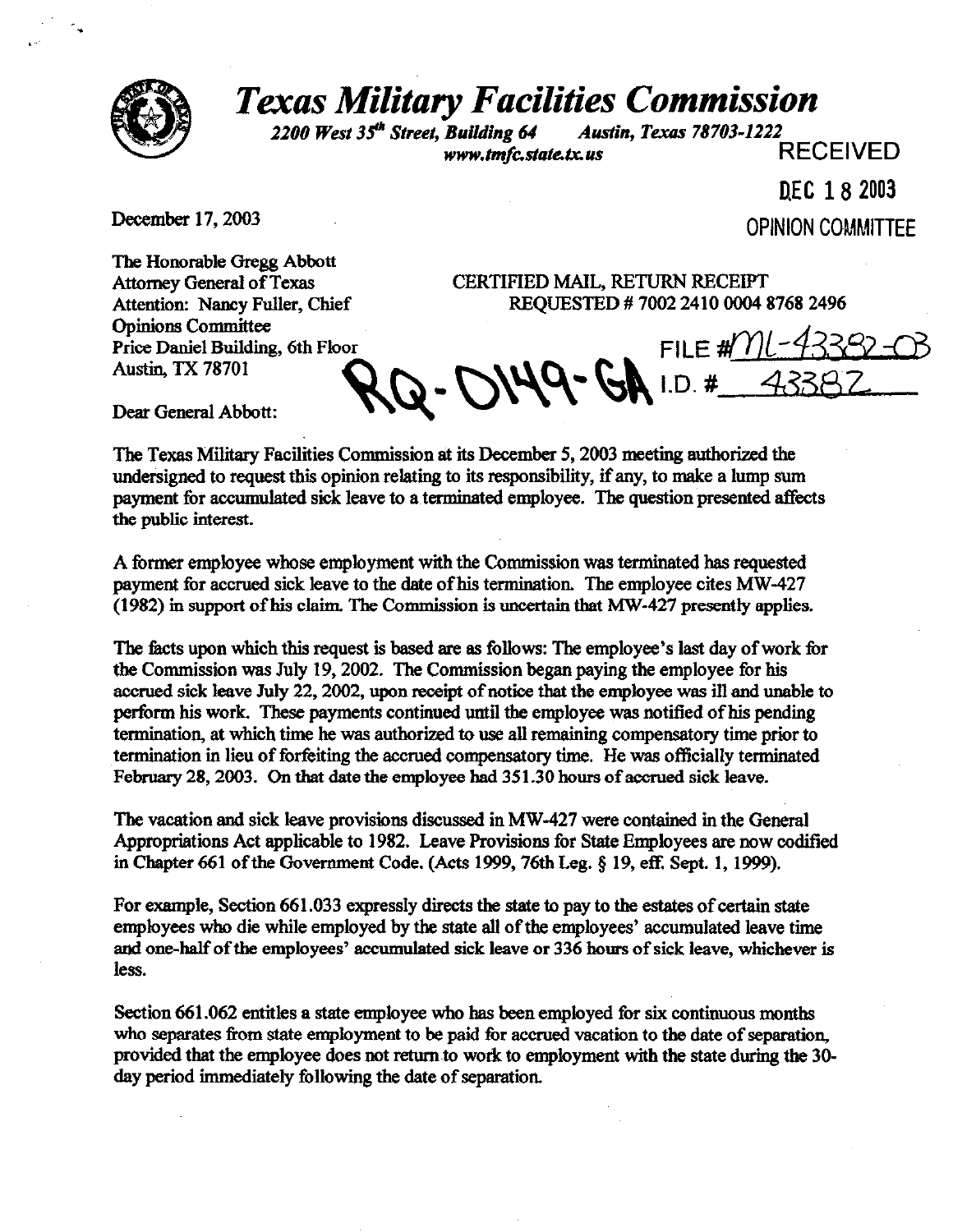Section 661.204 entitles a state employee who transfers from one state agency to another agency to a credit by the agency to which the employee transfers for the employee's accumulated sick leave.

Section 661.205 provides for the restoration of sick leave balances for employees who return to employment with the state within twelve months after the end of the month in which the employee separates from employment.

The Commission believes that the Comptroller of Public Accounts and the State Auditor's Office will be interested in this opinion request. The former employee is interested in this request as well, but to protect his confidentiality, this request does not reveal his name. We are furnishing a copy of this request to him

If I can provide you with additional information, please contact me by telephone at 782-6905.

Respectfully,

John A Wells **Executive Director** Texas Military Facilities Commission